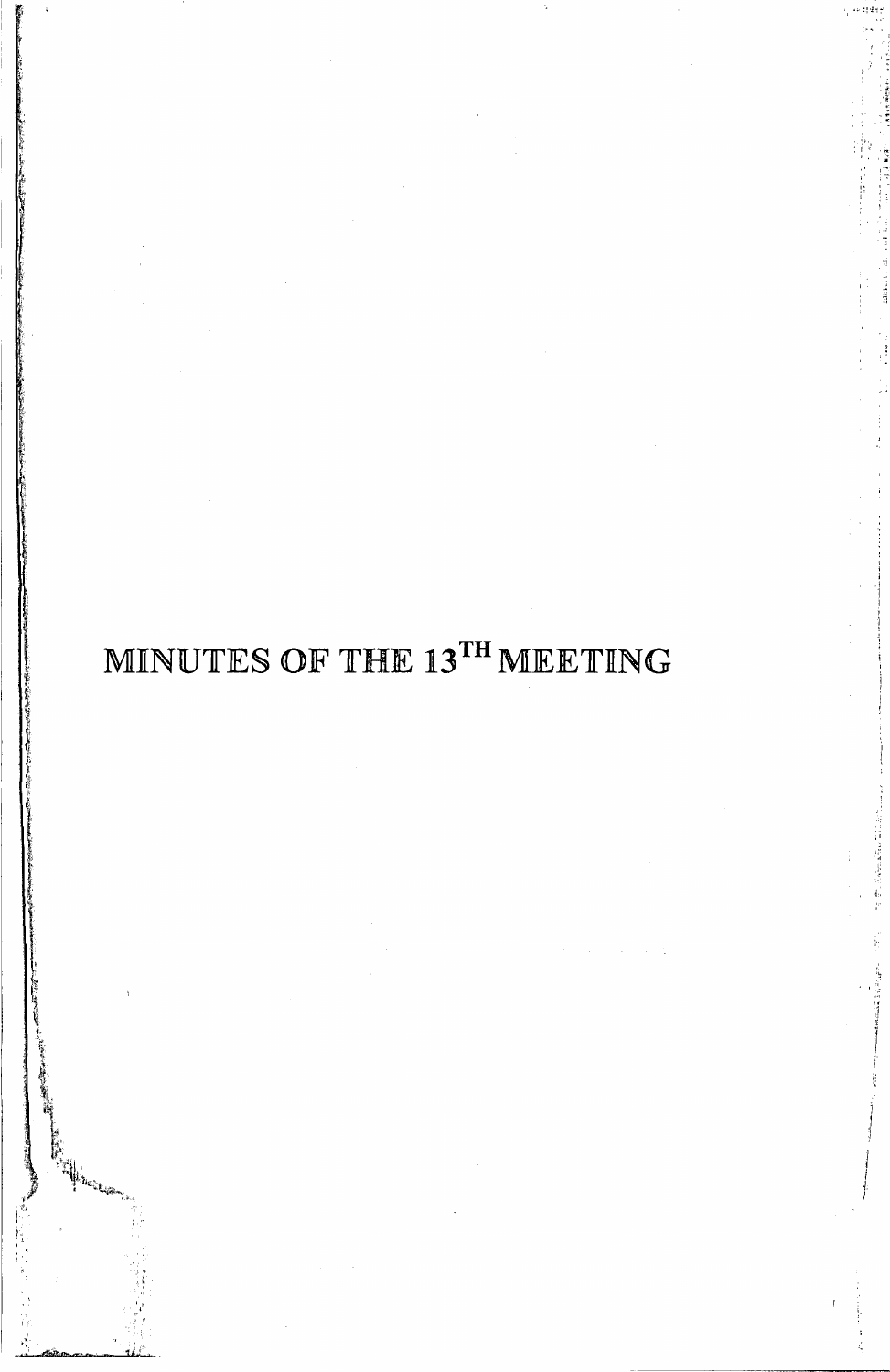## SI'AHEED-E- MILLAT SECRETARIAT ISLAMABAD

Subject: MINUTES OF THE MEETING OF THE EXECUTIVE COMMITTEE OF THE BOARD OF GOVERNORS OF HOUSING SCHEME FOR FEDERAL GOVERNMENT EMPLOYEES ON OWNERSHIP FASIS AT ISLAMARAD HELD ON 26TH & 27TH SEPTEMBER' 89

The thirteenth meeting of the Executive Committee of the Board of Governors for Housing Scheme for Federal Government Fmployees on ownersh basis at Islamabad was held on 26th & 27th September, 1989 in the Works Division.

| 2. |                | The following attended the meeting:                                                                                                                                    |                        |
|----|----------------|------------------------------------------------------------------------------------------------------------------------------------------------------------------------|------------------------|
|    | a)             | Mr S A S Ainuddin<br>Secretary (H&W)                                                                                                                                   | President in the Chair |
| Â. |                | b) Mr M Sirjees Nagi<br>Joint Secretary<br>Works Division.                                                                                                             | Senior Vice President  |
|    | $\mathsf{C}$ ) | Mr Hameed Akhter Niazi<br>Finance Advisor(Works)                                                                                                                       | Mamber                 |
|    | d)             | Mr Mohammad Samiullah<br>Joint Secretary<br>Cabinet Division.                                                                                                          | Member                 |
| 3. |                | The following were also in attendance :-                                                                                                                               |                        |
|    | a)             | Mr Sarshar Ali Malik<br>OSD (P&EC)<br>Works Division                                                                                                                   |                        |
|    | b)             | Mr Mohammad Yunus Khan<br>Deputy Secretary (C)<br>Works Division                                                                                                       |                        |
|    | $\mathsf{C}$ ) | Dr Mohammad Rasool Khan,<br>Superintending Engineer<br>Housing Cell.                                                                                                   |                        |
|    | d)             | Mr Perviez Akhter<br>Section Officer<br>Housing Cell/Works Division.                                                                                                   |                        |
| 4. |                | The main items on the agenda of the meeting were :-                                                                                                                    |                        |
|    | a)             | to give a chance of hearing to those applicants<br>of Category-I and II houses whose declarations<br>were verified and various discrepancies were<br>observed therein. |                        |
|    | b)             | to set up a Committee to finalise the designs/<br>plans of houses.                                                                                                     |                        |
|    | $\mathsf{c})$  | to decide the method of awarding contract; and                                                                                                                         |                        |
|    | $\rm d)$       | to give formal approval of the Executive Committee<br>for the issuance of allotment to cases of Cat-I<br>and II applicants, whose declarations have been<br>verified.  |                        |

5. The following applicants appeared before the Committee and explained/pleaded their case.

Contd. P/2.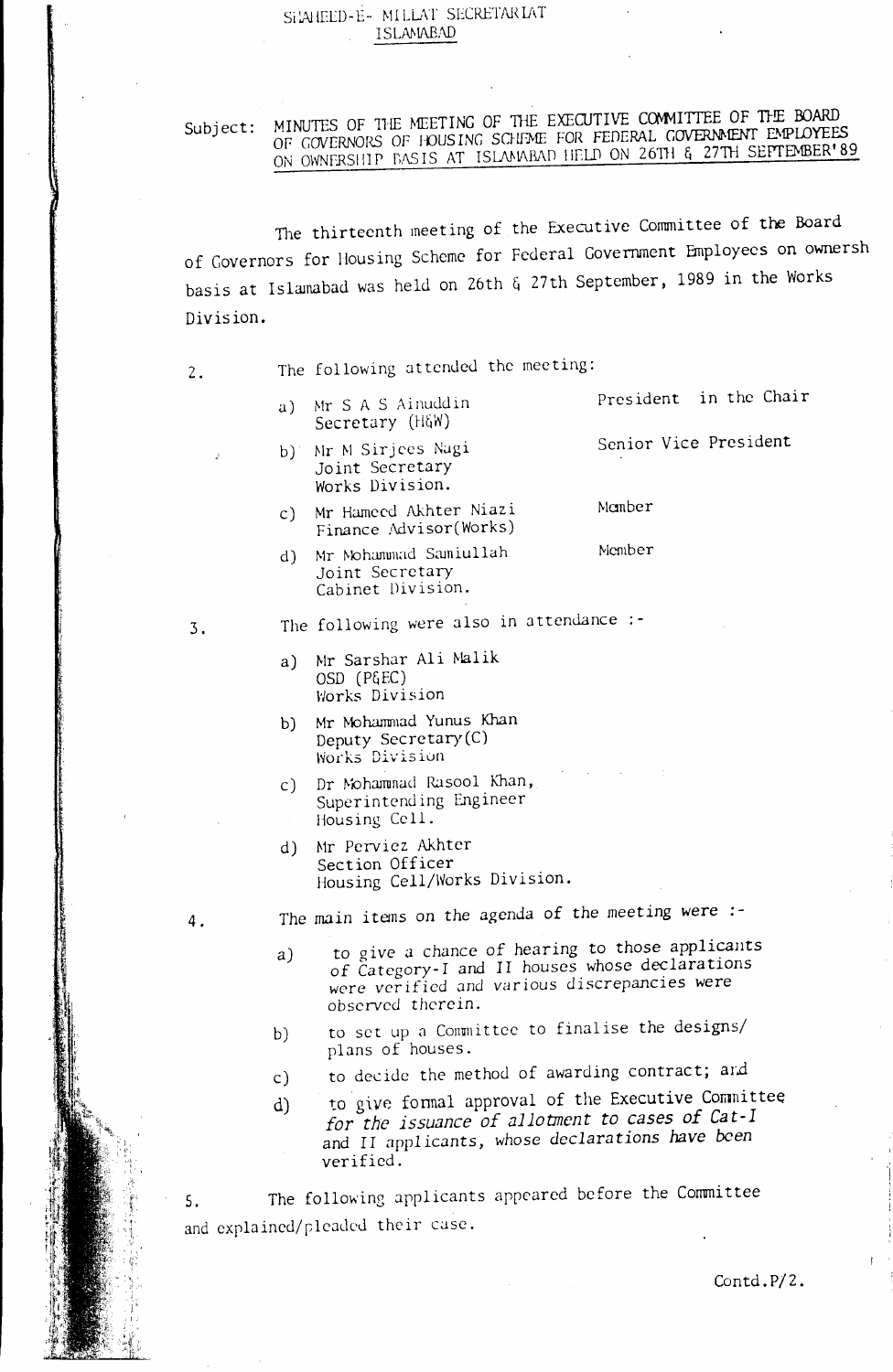- 1. Mr <sup>S</sup> <sup>M</sup> Shaukat Mint Master Pakistan Mint, LAHORE
- 2. Mrs Suraiya Hafeez Deputy Accountant General AGPR. Lahore.
- 3. Mr Fazal Karim Deputy Secretary Labour Divi sion.
- 4. Mr Anwar A. Hashmi Deputy Secretary Ministry of Communications Islamahad.
- Lahore. s. Capt Shoib S/o Naseem Ahmed Khan Accounts Officer<br>Accountant General Punjab
- 6. Mr Mohammad Aslam Deputy Secretary Establishment Division
- 7. Mrs A K Rizvi Principal Islamabad Model College for Girls F-6/2, Islamabad.

Mr S M Shaukat

Mr S.M. Shaukat, Mint Master belong to ex-cadre service post. While explaining to the Committee that he has been declared as the Head of the Department, he produced documents in this regard. He insisted that he must be considered according to his service/post and not on the basis of the department in which he is serving.

#### DECISHDN

The Committee observed that the applicant does not belong to any specific service group as he is serving in a department which, according to a certificate issued by the Ministry of finance. is a sub-ordinate office of the Government. In accordance with the criteria established for allotment, it was decided that his request could not be acceded to.

## Mrs Suraiya Hafeez

Mrs Suraiya Hafeez owns a house in Karachi. She submitted that the said house has already been sold with the permission of the Government. The sale agreement was signed in the month of August, 1988 and the other formalities completed in the month of October, 1988 i.e. after the cut-off date of the Housing Scheme.

Contd.P/3.

j I 'J ł. 1

'I

 $'$  ' $\mathbb{I}$ j

i.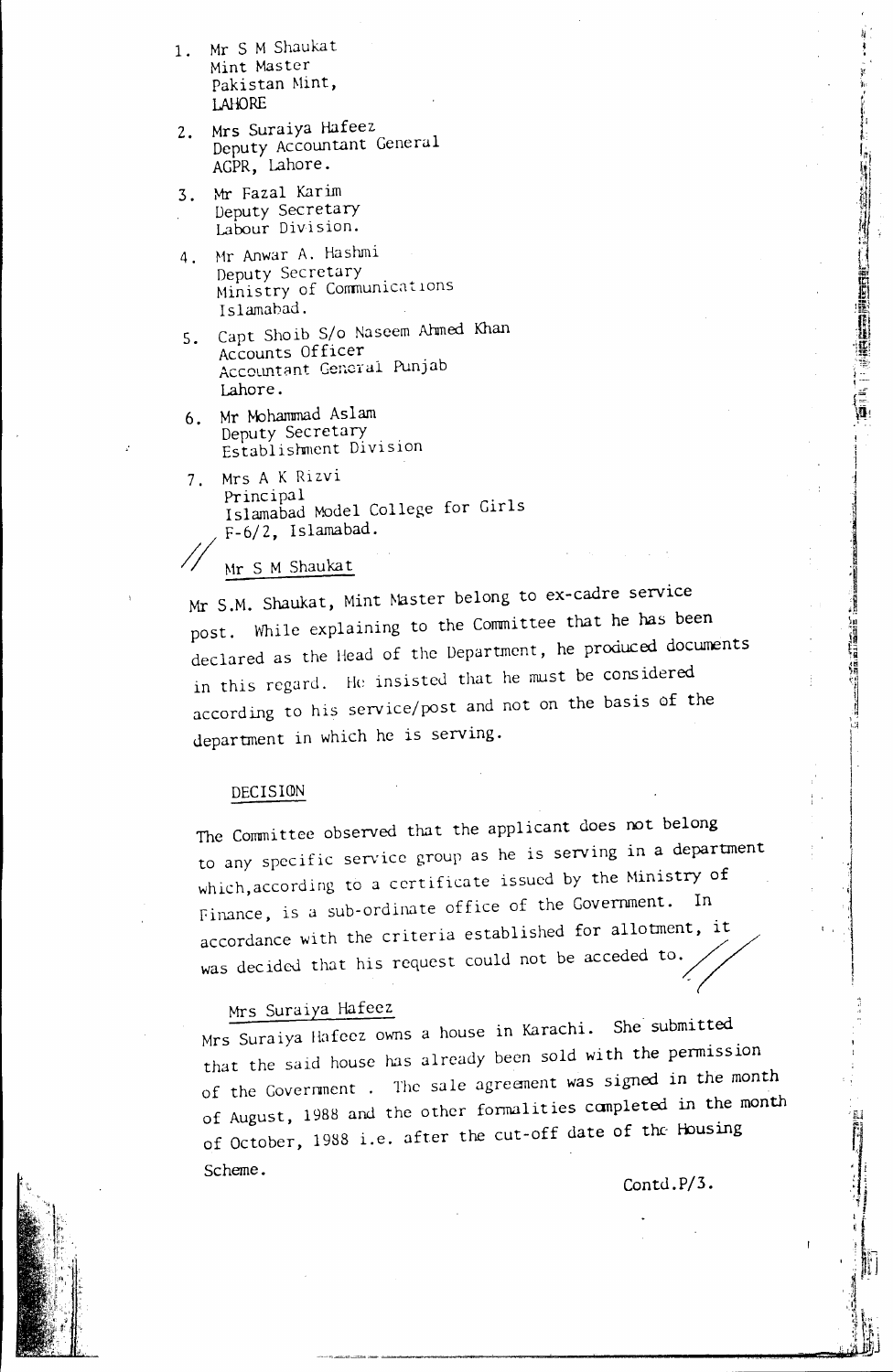#### DECISION

The Committee desired that she may produce a copy of the sale deed. The Committee also observed that it is a deserving case, but she may be given priority-II as the conditions cannot be relaxed for any person and such cases may be accomodated in the discretionary quota.

#### Mr Fazal Karim

Mr Fazal Karim has declared two shared houses at Faisalabad in his declaration of assets. He said that the property actually belong to his elder brother who died issueless in 1980 and later on his wife claimed the ownership of the property. Since then the matters is subjudice. In the last meeting of the Executive Committee, Mr Fazal Karim was asked to produce documents showing the name of actual owner and that there is no other property in his name. Mr Fazal Karim produced a copy of the allotment order issued by the Deputy Settlement Commissioner, Faisalabad regarding property No.P.237 located at Faisalabad. An electricity bill for the month of October, 1988, and a receipt of property tax for the year 1987-88 showing that the property is still in his brother's name, were also shown to the Committee.

#### DECISION

The Committee asked Mr Fazal Karim to produce a copy of the stand taken by him against the legal suite filed by his sister in law. The Committee also asked to clarify the position regarding the second house in which he has 1/4th share.

## Mr Anwar A Hashrni

Mr Anwar A Hashrni has declared in his declaration of assets a half built house on a plot of 90 yards at Karachi. Mr Hashrni explained to the Committee, that the half built asbestos sheeted house has already been gifted to his son and at present he has no house/plot any where in Pakistan.

#### DECISION

The Committee decided that he may give a Category-II house I *against the discretionary* quota of *the* Executive Committee in the second phase of the Scheme.

### Mr Nasim Ahmed Khan

On behalf of Mr Nasim Ahmed Khan, his son Capt Shoib attended the hearing and explained that his father is ill and he is unable to attend the said meeting. According to the declaration of assets Mr Nasim A Khan has an inherited house in his name at Lahore. Capt Shoib explained to the Committee that in the said

Contd.P/4.

 $\Gamma_1$ P H, i r .,

 $\mathbf{a}$ 'I!  $'$   $\cdots$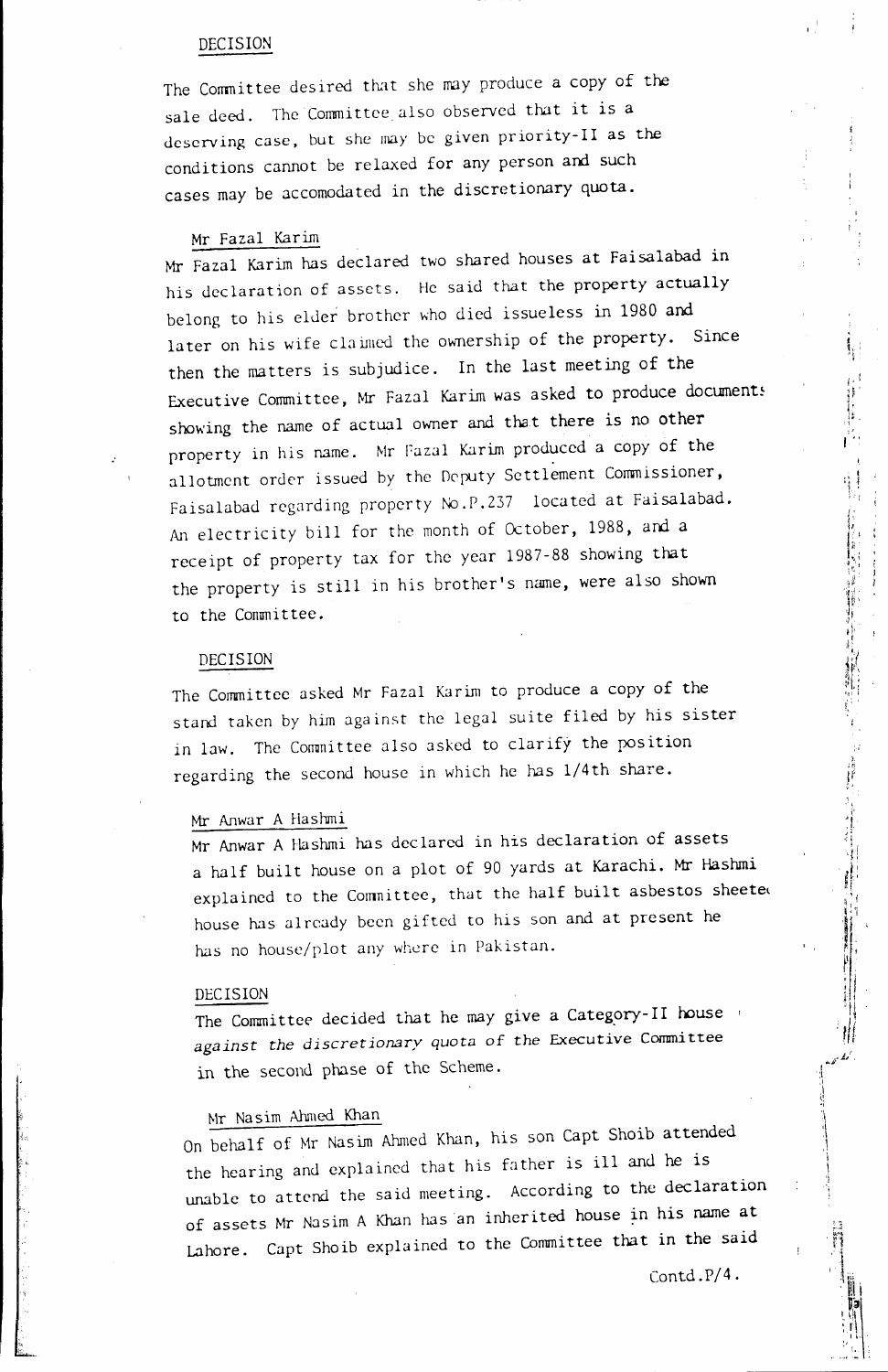inherited house, his ather's share is about realing approximately one room instead of a house.

#### DECISION

The Committee decided that he may be alloted a Category-II or Category-III house against the discretionary quota in the second phase of the Scheme.

#### Mr Mohammad Aslam

On verification of Declaration of Assets of Mr. Mohammad Aslam, Deputy Secretary, Establishment Division, it was revealed that he owns a plot in Islamabad. Mr. Aslam submitted that he never owned any plot in Islamabad and there must be some mis-understanding.

## DECISION

The Committee decided that a fresh reference should be made to the Establishment Division regarding the re-checking of the declaration of assets of Mr Mohammad Aslam.

#### Mrs A K Rizvi

Mrs A.K. Rizvi declared a house in her application form. She said that the said house was bought by her brother-in-law in her name but actually it belongs to her brother in law. On a question, she explained that presently the said house is in her occupation.

#### DECISION

The Committee decided that as she has no stand, therefore, she may be given priority-II.

The Committee considered the cases of those applicants whose 6. declaration of assets have been verified and decided that the offer letter may be issued to those applicants whose declaration of assets are correct. , Annexure-I/A and Annexure.II). (List at Annexure-I

The Committee decided that the cases of those applicants  $7.$ where some discrepancies have been found may be given priority-II. List of such applicants are placed at Annexure-III & Annexure. IV.

8.

The Committee also taken the following decisions:

- Mr T.Z. Farooqui, Additional Secretary, Ministry of  $a)$ Industries may be given Priority-II in view of his heavy assets.
- The allotment to Mr Fateh Mohammad, Chief Social Welfare  $\left\{ \cdot \right\}$ Officer, may be issued after getting the certificate signed by Mr. Agha Qaiser Zaid, Director General Staff Welfare Organization regarding his assets.

 $\cdot$ Contd.  $P/5$ .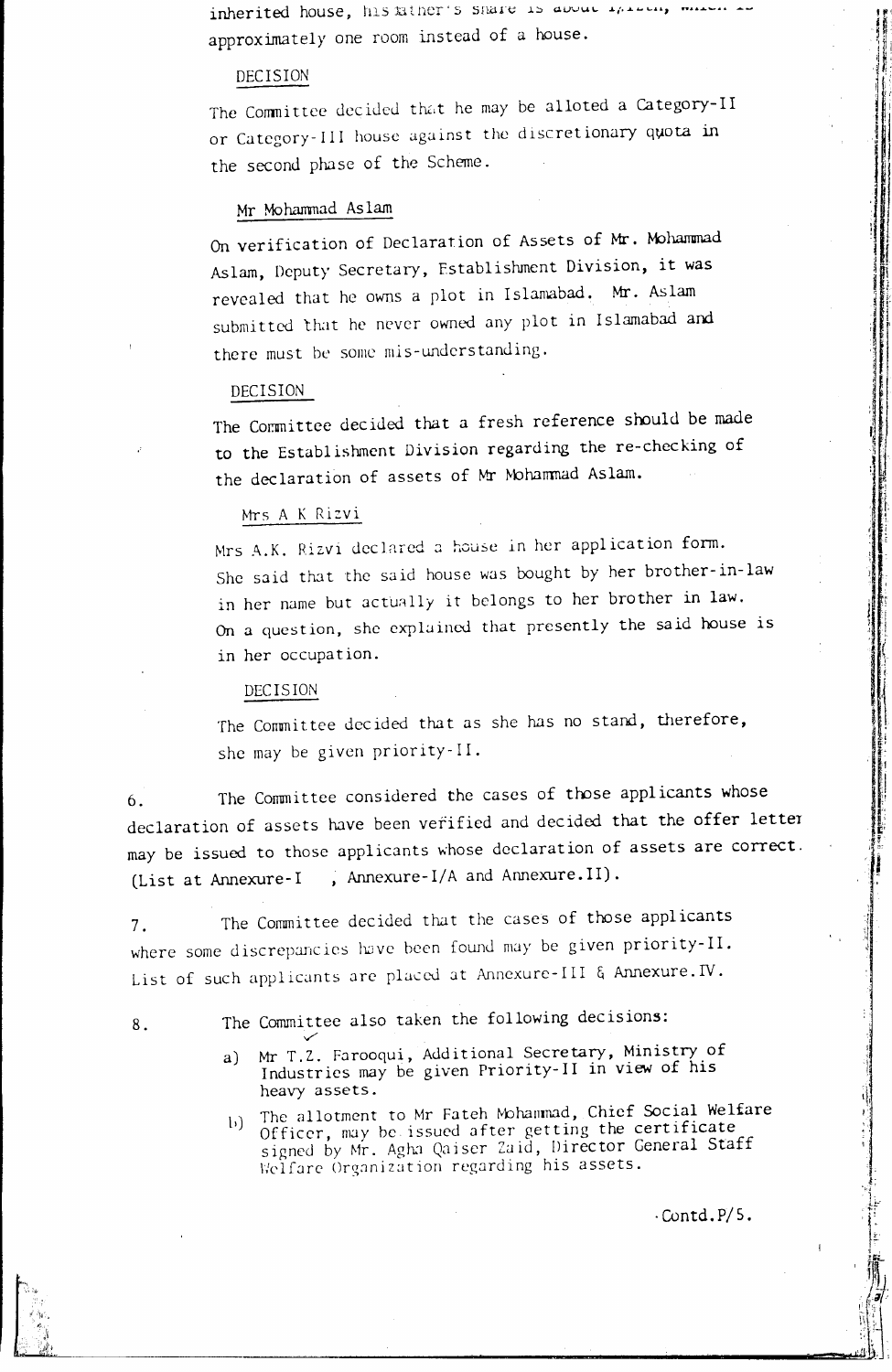- Ministry of Industries should be asked to furnish the outstanding certificates regarding the applicants belonging to that Division inmediately. c)
- Efforts may be mnde to get a clarification from the CDA regarding the allotment of House No.7, College Road, F-7/3, Islamabad, which is according to Mr. Abdul Sattar Ambassador of Pakistan in Moscow, belongs to his daughter. d)
- e) Ministry of Communications may be asked to furnish the requisite certificate based on the annual declaration of assets and not on the basis of affidavit submitted by the applicants themselves.
- In case of those applicants whose latest declaration of assets have not been found in their respective departments may be asked to furnish their latest declaration of assets through their respective Ministries/ Departments. f)
- Mr Wazir Farman Ali Joint Secretary, Establishment Division may be asked to clarify whether he owns a plot in F-IO Sector in Islamabad or not. g)
- All those applicants who have applied for the allotment of a Category-II houses and declared themselves in BPS-17 but after verification it has been established that they actually hold the BPS-17 by virtue of move-over may be considered for Category-III house in the second phase of the housing scheme. It was viewed that if they were considered in the first phase of the Scheme at this stage it will badly effect the seniority of Category-III which has already been finalised. However, the three cases of M/s M. M. Alam Qazi, Supdtt. Ministry of Local Government Azhar /\bbas Rizvi, SurJt fAll and Asad Ali Supdt *~Vo* Commerce may be exempted as they have clarified their position at the very early stage of the Scheme and allotment had already been issued to them. h.

The Committee have also taken the following decision :

A display of designs/plans of houses in the Housing Cell may be arranged and all the applicants of each category may be invited on different dates giving two days time to each category with the request to furnish their views/suggestions.

A Committee comprising of the following members, have been set up under the Chairmanship of Director General, Pak-PWD to finalise the designs/plans of houses giving due consideration to the suggestions/views of the appljcants received during the display.

| D.G. Pak PWD                         | Chairman |
|--------------------------------------|----------|
| Chief Engineer (Planning)            | Member   |
| Chief Engineer (North)               | Member   |
| Director (Technical)<br>Housing Cell | Member   |
| OSD Works Division                   | Member   |

The said Committee may submit its report to the Executive Committee after 15 days of the display.

IIBFCmay be asked to open their office in the Housing Cell as decided in the meeting, held earlier with the MD HBFC

Mr Moeen Siddiqui (Retired) Joint Secretary, Establishment Division may be appointed as Director (Admn) in the Housing *CeJJ.*



Contd .p/6.

! ,j "I

**Manufacture** 

 $\frac{1}{2}$  and  $\frac{1}{2}$ 

- NPC(活) 型ココココ 西部で日本 1.4 - s 1.

:1  $\mathbf{I} = \mathbf{I}$ I I

> i i<br>international ; l ! i ., J **Internet** I I ,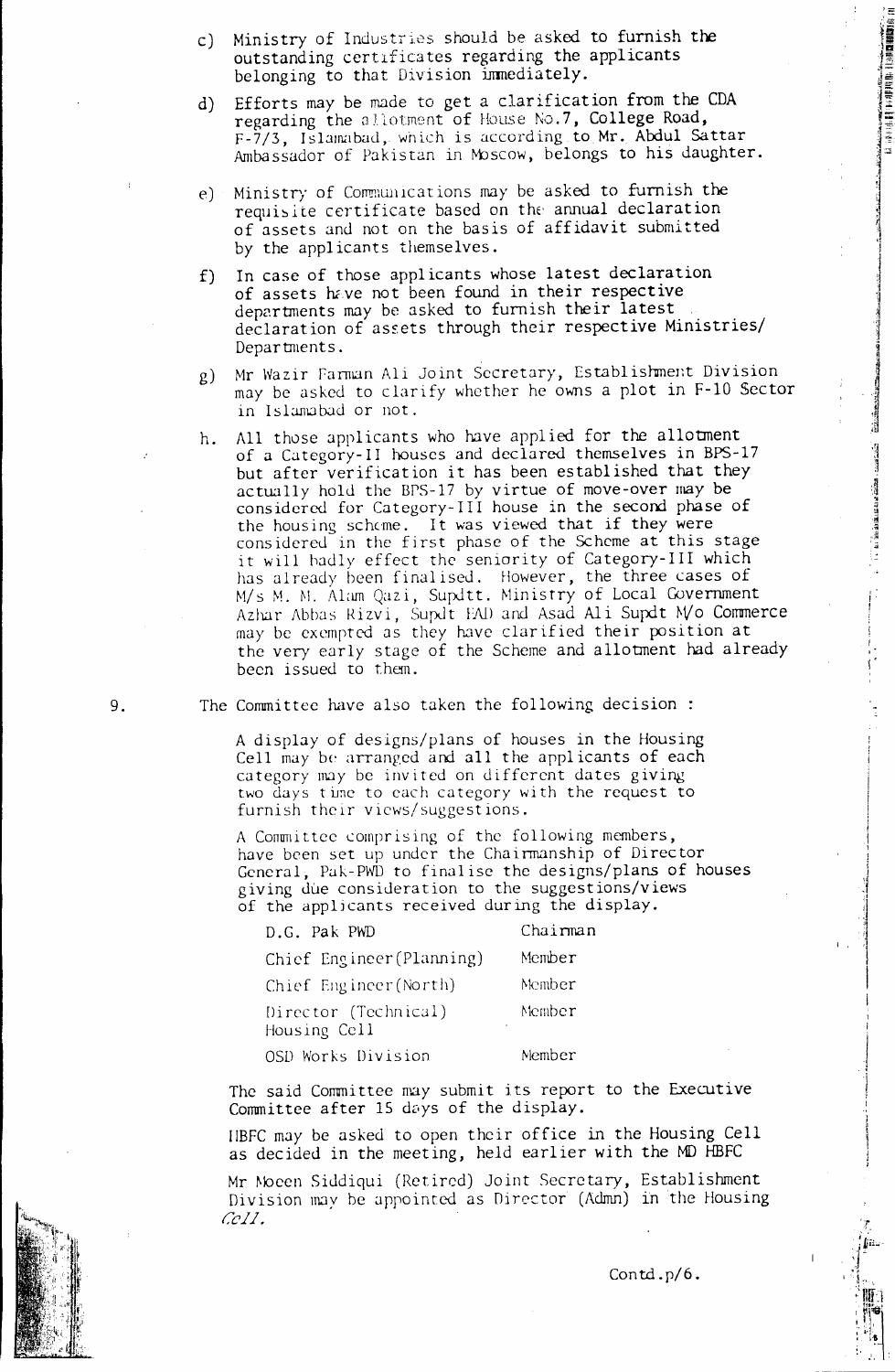Khas Deposit Certificates amounting to Rs. 25 million may be purchased out of the amount available with the Housing Cell Account.

Rs. 10 mill ion may he kept in Term Deposit Account, again for a period of one month, extendable further.

the unit rates of construction and contractors/builders shall be made<br>thereafter. 10. The Committee dwelled upon the issue of mode of award of contract for the construction work. It was decided that after the finalisation of the plans, detailed drawings along with BOQ, on prevalent market rates, shall be got prepared, and tenders shall be invited from the pre-qualified contractors as well as the Association of Builders and Developers (ABAD). Final decision with regard to thereafter.

v

.....;

I . ; I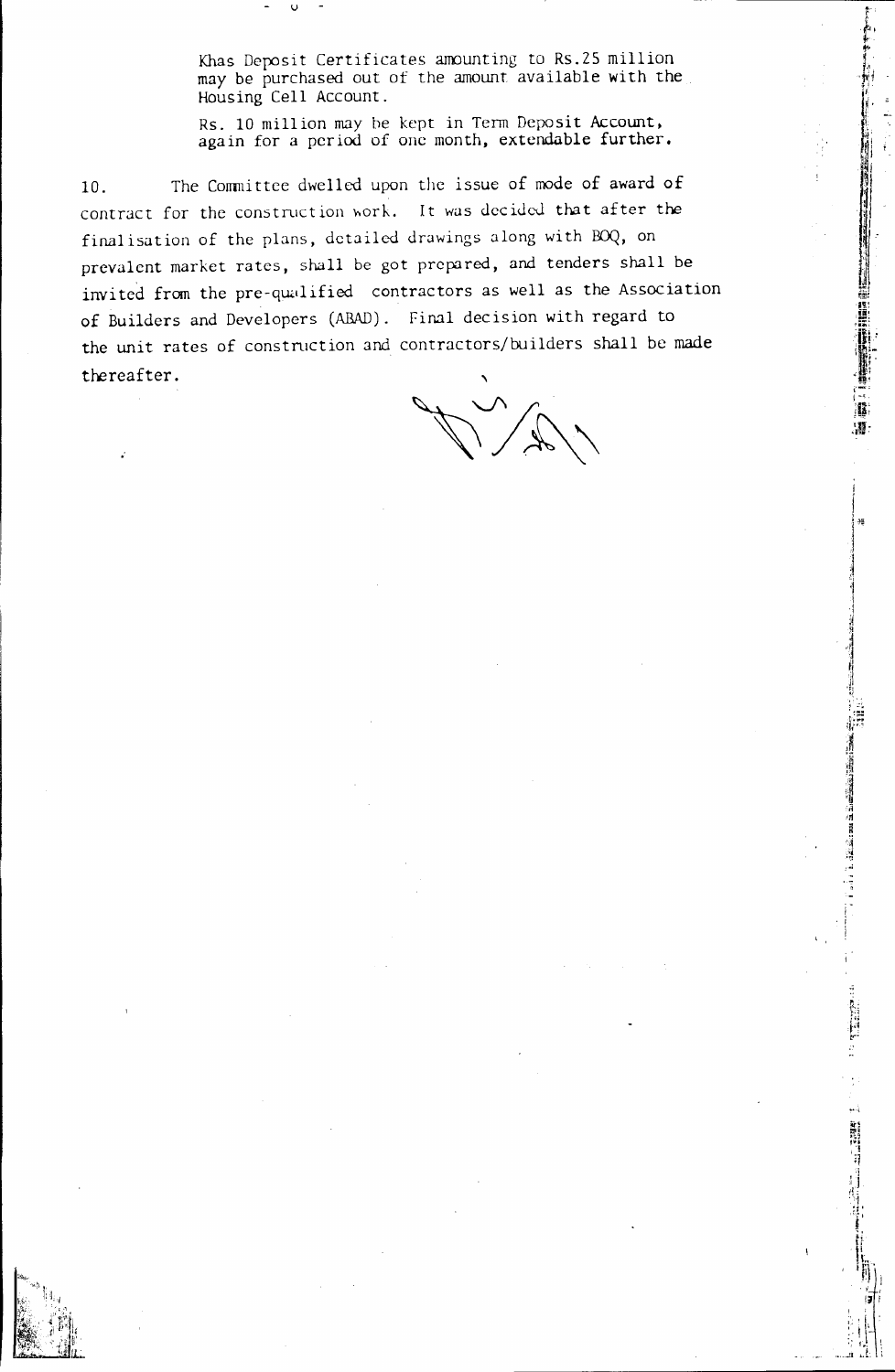| <u>S. NO.</u>                  | Hane Designation.                                                                               |
|--------------------------------|-------------------------------------------------------------------------------------------------|
| $1. / 190 - C_1 t - I$         | Mr. Salim Ather Chaudhey.<br>$0.0.3$ third $\text{Division}$ ,<br>I Amabad.                     |
| $2/(200 - 0a t - I)$           | Mr. Syed Safdar Hussain.<br>$\mathbf{D}_{\text{L}}$ actor.<br>Stabisties Division.<br>Lalambud. |
| $3.7206 - 3at - I$             | Me. Ghales MosterCa.<br>$D \cup \{ \cdot \}$<br>Statistics Division,<br>Tolerando d.            |
| $4. / 171 - 212 - 4 - 04t - I$ | Dr. A. Rassaque Ruk nud Din.<br>Director Grnoral,<br>Population Wilfare Division,<br>In mond.   |
| $5. / 219 - 9$ at-I            | Mr. S.H. Kanon.<br>Joint Secretary, Bivision,<br>L. hanbal.                                     |
| $6. / 237 - 0$                 | Replied. Accord.<br>D. G. Benefahnt Soctt.,<br>Lal mabel.                                       |
| $7. / 249 - 0.15 - 1$          | light, 2 phoghlin Jetty.<br>Day by Auditor Grassal,<br>O/O the AC of Pakiston,<br>Long.         |
| $B_*/250 - 0$ nt-I             | Hellyddollan Eba.<br>van prador.<br>M/O Po eigh Affairs,<br>Lalambad.                           |
| $9. / 232 - 32 + I$            | Dr. Saghir Ahmad<br>$2 - 0.78002$<br>JinG Kaeachi.                                              |
| $10.7194 - 0.1t - I$           | Hr. Abdel 1071101.<br>Countactours Follocal Flood<br>Contraction, Islamabad.                    |
| $11.18 - C_0 t - I$            | Dephonement Nobellin.<br>Mont Condiccionar.<br>M/O Food Ageiaclture,<br>Islandrd.               |
|                                |                                                                                                 |
|                                |                                                                                                 |
|                                |                                                                                                 |

**THE THE STATE OF STRAIGHT** 

三三萬體

お言い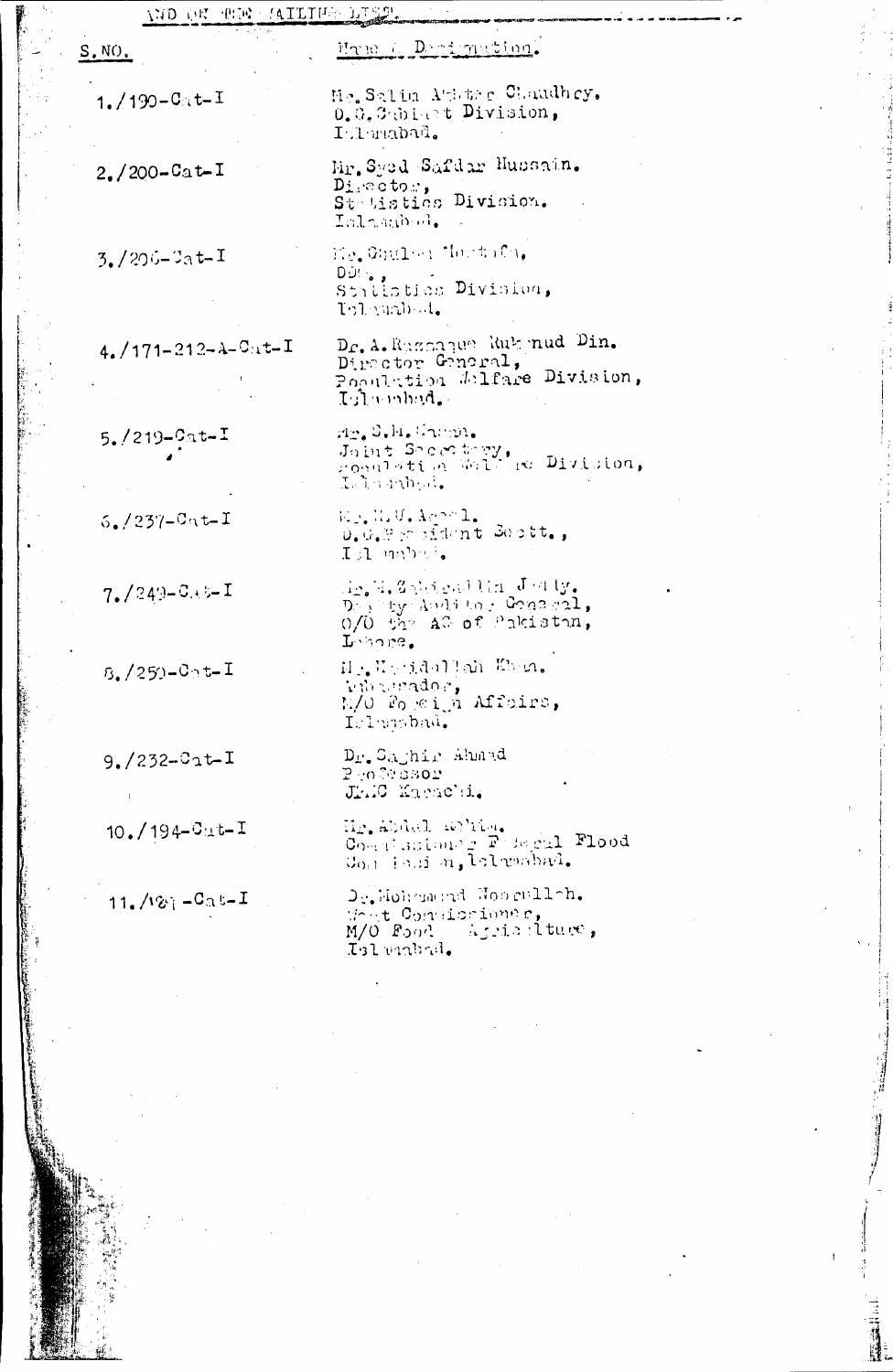MEETING HELD  $\overline{OM}$  $24$  $14.33$ COMMITTEE

计单元 电电子

- 4. 接导 1. 居民科学科

「そのことに、そのことに、「そのこと」ということに、「このこと」ということに、「このこと」ということに、「このこと」ということに、「このこと」ということに、「このこと」ということに、「このこと」という

 $\ddot{\cdot}$ 

| 3.00 <sub>1</sub>           | NAME & DESIGNATION.                                                                                         |
|-----------------------------|-------------------------------------------------------------------------------------------------------------|
| $1. / 81 -$ Cat $-1$        | Mr. A. Sattar Gill,<br>Director,<br>National Talant Pool,<br>Manpower & Overseas Pakistani's,<br>Islanabad. |
| $2$ , $27 -$ Cat-I          | Dr. Mohammad Ata-ur-Rehman,<br>Professor,<br>J. P.M. C. Karachi.                                            |
| $3.790 - \text{Cat} - I$    | Mr.M.Naseer Khan,<br>Anbassador of Pakistan,<br>Mazambique.                                                 |
| $4. / 139 - \text{Cat} - I$ | Mr. Tanvir Ahmad Khan,<br>Ambassador,<br>Enbassy of Pakistan,<br>Tehran.                                    |
| $5. / 46 - \text{Cat} - I$  | Mr. H. A. Hajeed.<br>Secretary,<br>Ministry of Railways,<br>Islamabad.                                      |
| $6. / 8 -$ Cat $-1$         | Mr. Mian Niaz Gull,<br>$Ex.$ Director (Dev/Finance),<br>State & Frontier Region,<br>Islamabad.              |
| $7.70 - \text{Cat} - I$     | Mr. Mohammad Alim Mian,<br>D.G. Soil Survery of Pakistan,<br>Lahore.                                        |
| $8. / 106 -$ Cat-           | Mr. Aziz Ahmed Qureshi.<br>Secretary,<br>Sengte Secretariat,<br>Islanabad.                                  |
| $9$ ./122 - Cat-I           | Mr. Mian Mohammad Maqbool Alan,<br>Chief Engineer(Flood),<br>Federal Flood Commission,<br>Islamabad.        |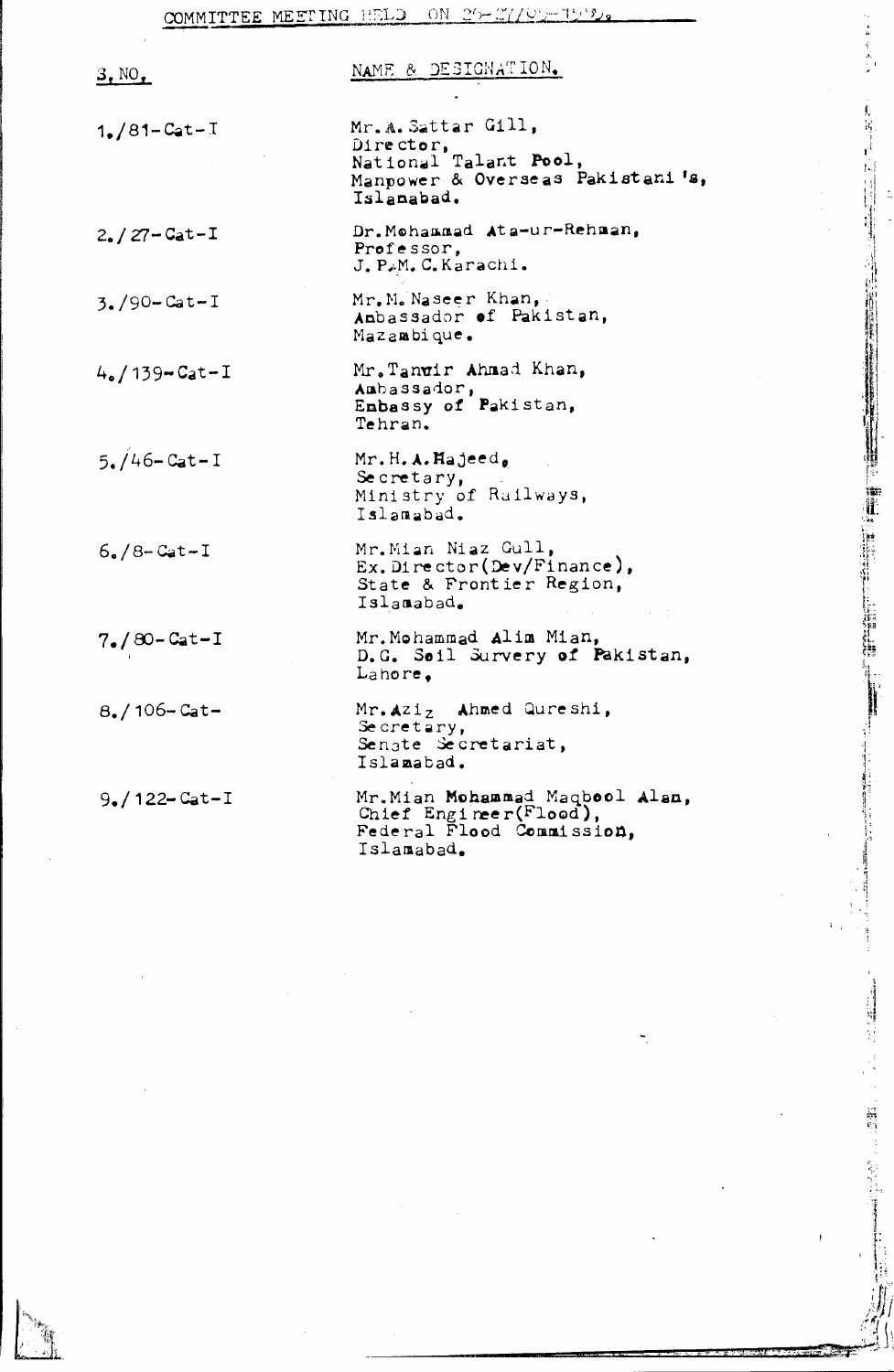| $S_nNOL$                             | NAME AND DESIGNATIO                                                          |
|--------------------------------------|------------------------------------------------------------------------------|
| $1. / 121 - \text{Cat}+I / II$       | Mr. Akhter Ali Zaidi<br>Director,<br>Population Welfare<br>Islamabad.        |
| $2/66 -$ Cat $-II$                   | Mr. Shahzad Hussain,<br>Deputy Director,<br>Population welfare<br>Islamabad. |
| $3.7328 - \text{Cat} - II$           | Mr. Basheer-ud-Din<br>Director,<br>Population welfare<br>Islamabad.          |
| $4. / 50 - \text{Cat} - 11$          | Mr.Mohammad Hasin<br>Section Officer,<br>M/O Industries, Isl                 |
| $5. / 103 - Cat - II$                | Dr. (Mrs) Khursheed<br>Medical Officer,<br>FGSH, Islamabad.                  |
| $6.198 - Cat - II$                   | Dr. Safdar-ur-Rehm<br>DDG(H)Islamabad.                                       |
| $7./108 - Cat - I/II$                | Dr. (Mrs) Nafees Ba<br>Director, Health<br>CHE, Karachi,                     |
| 8./326-Cat-II                        | Dr. Suraiya Nuzhat<br>Medical Officer,<br>FGSH, Islamabad.                   |
| $9.728 - Cat - II$                   | Mr. Ubbad Hussain<br>Section Officer,<br>Ministry of Heal<br>Islamabad.      |
| $10.7279 - \text{Cat} - 11$          | Mr.Mohammad Ish<br>Superintendent,<br>Health Division                        |
| $11.79 - Cat - II$                   | Ch. Fateh Mohamma<br>Director Staff W<br>Islamabad.                          |
| $12. / 283 -$ Cat-II                 | Mr.Mohammad Tuf<br>Superintendent,<br>Prime Minister'<br>Islamabad.          |
| $13. / 216 - \text{Cat} - \text{II}$ | Mr. Mohammad Sho<br>Assistant Direc<br>Federal Securit<br>Rawalpindi.        |
| $14. / 179 - 134 - Cat - II$         | Mr. Nisar Ali Ag<br>Director,<br>FIA, Headquarter                            |
| <b>ACCESS</b>                        |                                                                              |

lfare Division, ssain, or,

liare Division,

Zaidi,

 $l$ -Din Ahmed, lfare Division,

Hasin Khan, cer, es, Islama bad.

sheed Bano,  $cer,$  $ad_{\bullet}$ 

 $-R$ e h $R$ n,  $h$ bad.

 $\mathfrak{so}$  Bano, alth Division,

Nuzhat Bukhari, icer,  $bad.$ 

ssain Khan,  $i$  cer, (Retd) . He alth,

i Ishaque, dent, ision Islamabad.

ohammad, binamica,

d Tufail.  $a$ <sub>perintendent</sub>, Superintentation Secretar

d Shoaib, *Assistant Director,*<br>Federal Security *Cell, Pak.Sectt-II* 

 $Li$  Agha, arters, Islamabad.

Contd....p/2....

." I .1 I

计数据程序

计电话

御霊

T

l.<br>F

\

!<br>ন্য

 $\frac{1}{\frac{1}{\frac{1}{\frac{1}{\frac{1}{\cdots}}}}\frac{1}{\frac{1}{\cdots}}}}\frac{\frac{1}{\cdots}}{\frac{1}{\cdots}}$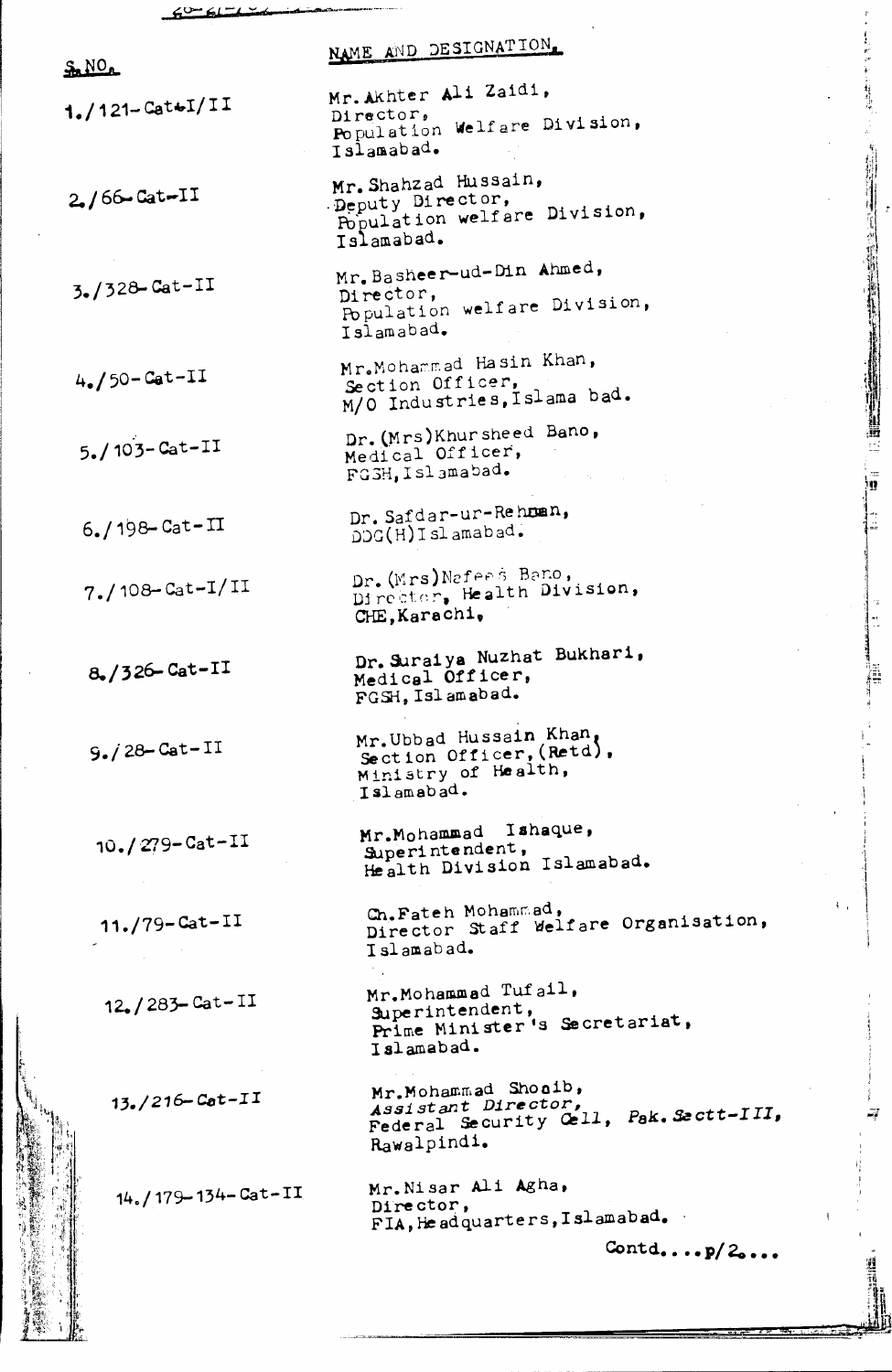| $15. / 164 - \text{Cat} - II$     | ML* MOUTHWER STETS<br>Director,<br>Civil Defence (A&C), B. G. Civil Defence<br>Islamabad.                                        |
|-----------------------------------|----------------------------------------------------------------------------------------------------------------------------------|
| $16. / 284 -$ Cat-II              | Mr. S. Bashir Ahmed,<br>Assistant Director,                                                                                      |
|                                   | F. I. A. Headquarters, Islamabad.                                                                                                |
| $17. / 199 - \text{Cat} - II$     | Mr. Mohammad Akbar Khan,<br>Daputy Director,<br>F. I.A. Headquarters Islamabad.                                                  |
| $18$ <sub>2</sub> /25 - Cat - II  | Mr. Mohammad Abdur Rehman,<br>Section Officer,<br>M/O Foreign Affairs Islamabad.                                                 |
| $19.16 - 114 - Cat - II$          | Masud Hasan,<br>Cypher Officer,<br>M/O Foreign Affairs Islamabad.                                                                |
| $20. / 57 -$ Cat-II               | Mr. Abdul Hamsed Awan,<br>Director,<br>M/O Fordign Affairs Islamabad.                                                            |
| $21. / 62 -$ Cat-II               | Mr. M. Hassanullah Khop,<br>Deputy Director,<br>M/O Foreign Affairs Islamabad.                                                   |
| $22.94$ Cat-II                    | Mr. S. Ibney Hasan,<br>Deputy Director,<br>M/O Fereign Affairs Islamabad.                                                        |
| $23.100 - \text{Cat} - \text{II}$ | Miss. Rehana? Ahmed,<br>Deputy Chief of Protocol.<br>M/O Foreign Affairs Islamabad.                                              |
| $24. / 170 -$ Cat-II              | Mr. Akhlaq A. Hashmi,<br>Counsellor,<br>Embassay of Pakistan,<br>Abu $D_{\text{hab1}}(U.A.E.)$<br>M/O Foreign Affairs Islamabad. |
| $25. / 232 -$ Cat-II              | Mr. B. A. M011k,<br>Accounts Officer,<br>M/O Foreign Affairs Aslamabad.                                                          |
| $26. / 251 - Cat - II$            | Mr. Hafeez Ahmed Siddiqi,<br>Superintendent,<br>Camp Office, Giziri, Karachi.                                                    |
| $27. / 318 -$ Cat-II              | Mr. Mohammad Younus,<br>Superintendent,<br>M/O Foreign Affairs Islamabad.                                                        |
| $28/324 -$ Cat-II                 | Mr. Shafiq H. Rizivo,<br>Superintendent,<br>M/O Foreign Affairs Islamabad.                                                       |
| 29./168-Cat-I                     | Mr. Mohammad Akran,<br>$\mathbf{u}_{\text{unmutative}}(l_{\text{local}})$ ever and                                               |

Mr. MOhammad Akran, Director Hbonning(Local system), *of:[l ce of the D1rt1ctor General, T&T,*  $\verb|Islambda|$ 

.t!" •.

**MARK PARTIES IN 1979** 

I ,4

> and the light of the light of the light of the light of the light of the light of the light of the light of th<br>In the light of the light of the light of the light of the light of the light of the light of the light of the<br> j \ I 1

\ ,~ i<br>I I

 $\begin{minipage}{.4\linewidth} \begin{minipage}{.4\linewidth} \hline \textbf{0.4\linewidth} & \textbf{0.4\linewidth} \end{minipage} \begin{minipage}{.4\linewidth} \begin{minipage}{.4\linewidth} \begin{minipage}{.4\linewidth} \hline \textbf{1.4\linewidth} & \textbf{0.4\linewidth} \end{minipage} \end{minipage} \begin{minipage}{.4\linewidth} \begin{minipage}{.4\linewidth} \hline \textbf{1.4\linewidth} & \textbf{1.4\linewidth} \end{minipage} \end{minipage} \begin{minipage}{.4\linewidth} \begin{minipage}{.4\linewidth} \hline \text$ 

Contd........**p**/3...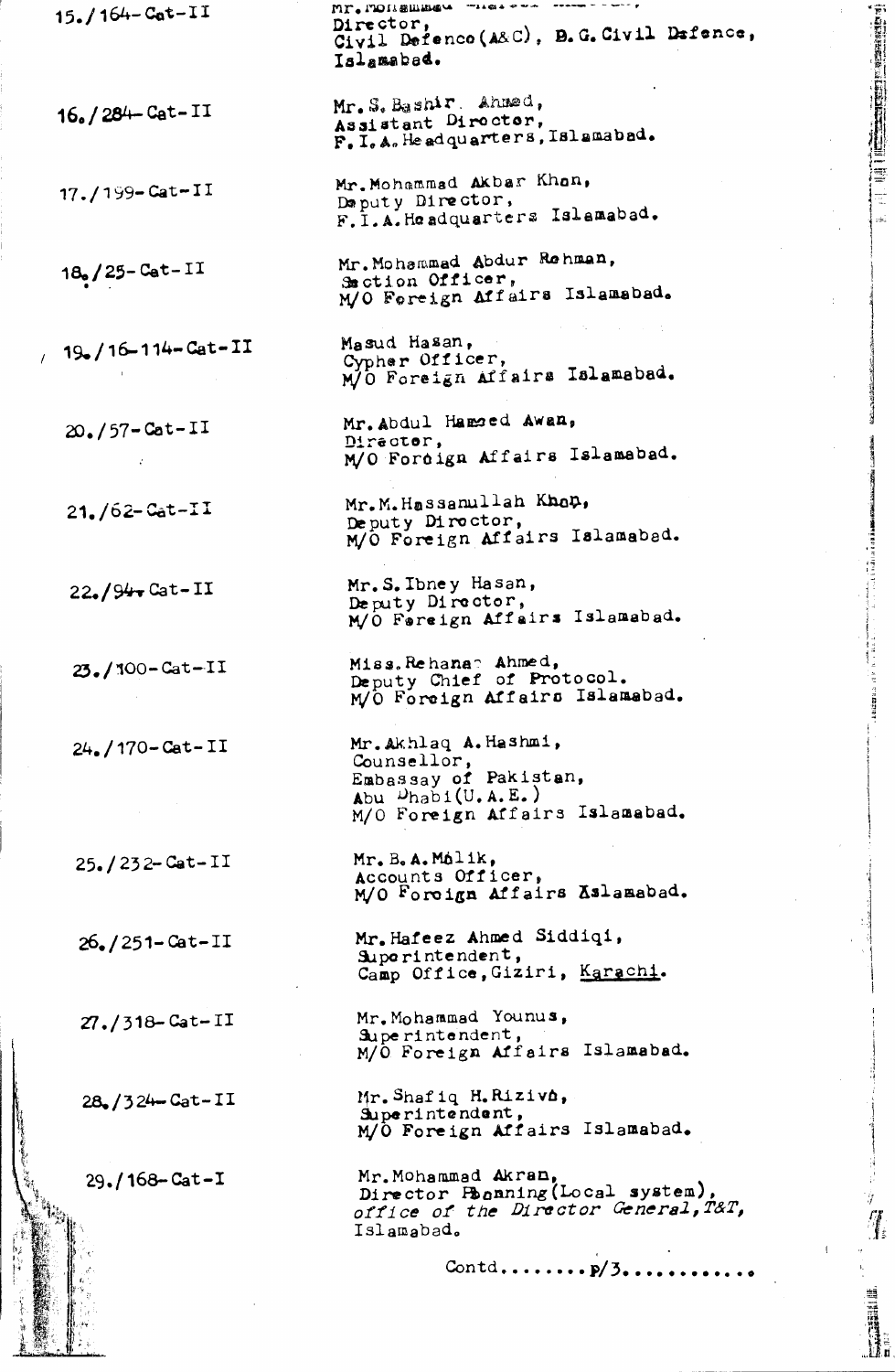|      | $39.723 - \text{Cat} - \overline{11}$ | <b>WELL O MEASURE &amp; A THAT A RESTORATION OF B</b><br>Assistant Director General,<br>Telecommunication Research Lab,<br>Ialamabad. |
|------|---------------------------------------|---------------------------------------------------------------------------------------------------------------------------------------|
|      | $31. / 53 -$ Cat-II                   | Mr. Mohammad Khalil.<br>Assistant Chief Engineer,<br>T&T Director General, Islamabad.                                                 |
|      | 32./84-Cat-II                         | Mian Ghulam Qadir,<br>Director Staff,<br>T&T Directorate General, Islamabad.                                                          |
|      | $33. / 121 - \text{Cat} - II$         | Mr. Abdul Salam,<br>Divisional Engineer,<br>T&T Directorate General, Islamabad.                                                       |
|      | 34./164-Cat-II                        | Mr. Fazal Hussain Ch.,<br>Assistant Engineer T&T,<br>Training RTTS., Shar-c-Tufail,<br>Lahore Cantt.                                  |
|      | $35. / 303 - Cat - II$                | Mr. Mohammad Naseem Khap.<br>Assistant Engineer T&T,<br>Sadr Rawalpindi.                                                              |
|      | $36. / 348 - \text{Cat} - II$         | Mr. Manzoor Ahmed Barket,<br>Divisional Engineer,<br>Central Telecom. Rosearch, Labortries,<br>Islamabad.                             |
|      | 37./371-Cat-II                        | Mr. Abdul Hanif,<br>Assistant Divisional Engineer,<br>Directorate General T&T.<br>Islamabad.                                          |
|      | 38./86-Cat-II                         | Dr. S. M. Ahmed.<br>Principle.<br>Federal Covernment College (Men),<br>H-8, Islamabad.                                                |
|      | $39. / 174 - \text{Cat} - II$         | $Mr$ . Ali $Ra$ .<br>Assistant Director, M/O Railwayy,<br>Islamabad.                                                                  |
|      | $40. / 202 - \text{Cat} - II$         | Mr. Abdul Ghafoor,<br>$Dy.$ Assistant. $F.A.$ ,<br>A.H.Q. Finance Division Militery,<br>Peshawar Cantt.                               |
|      | $41. / 161 - \text{Cat} - II$         | Mr. Sami-ul-Haq.<br>Dy. Assistant F. A. Finance Division,<br>Military, Rawalpindi.                                                    |
|      | $42/39 -$ Cat-II                      | Mr. Manzoor Hussain Hont,,<br>Section Officer,<br>M/O Commerce, Islamabad.                                                            |
|      | 43./259-Cat-II                        | Mr. Mukhtar Hussain Kiyani,<br>Accounts Officer,<br>M/O Commerce Islamabad.                                                           |
| 「三つ身 | $44. / 289 -$ Cat-II                  | Mr. Zahir-ul-Haq,<br>P. S.to Secretary, M/O Commerce,<br>Islamabad.<br>Contd $p/_{4}$                                                 |
|      |                                       |                                                                                                                                       |

 $\bar{t}$ 

 $\ddot{\phantom{0}}$ 

 $\frac{1}{2}$ 

**Contract of the Contract of the Contract of the Contract of the Contract of the Contract of the Contract of the Contract of the Contract of the Contract of the Contract of the Contract of the Contract of the Contract of t** 

 $\label{eq:1} \mathbb{E}_{\mathbf{z}} \left[ \begin{array}{cccccccccc} \mathbb{E}_{\mathbf{z}} & \mathbb{E}_{\mathbf{z}} & \mathbb{E}_{\mathbf{z}} & \mathbb{E}_{\mathbf{z}} & \mathbb{E}_{\mathbf{z}} & \mathbb{E}_{\mathbf{z}} \\ \mathbb{E}_{\mathbf{z}} & \mathbb{E}_{\mathbf{z}} & \mathbb{E}_{\mathbf{z}} & \mathbb{E}_{\mathbf{z}} & \mathbb{E}_{\mathbf{z}} & \mathbb{E}_{\mathbf{z}} \end{array} \right] \end{array}$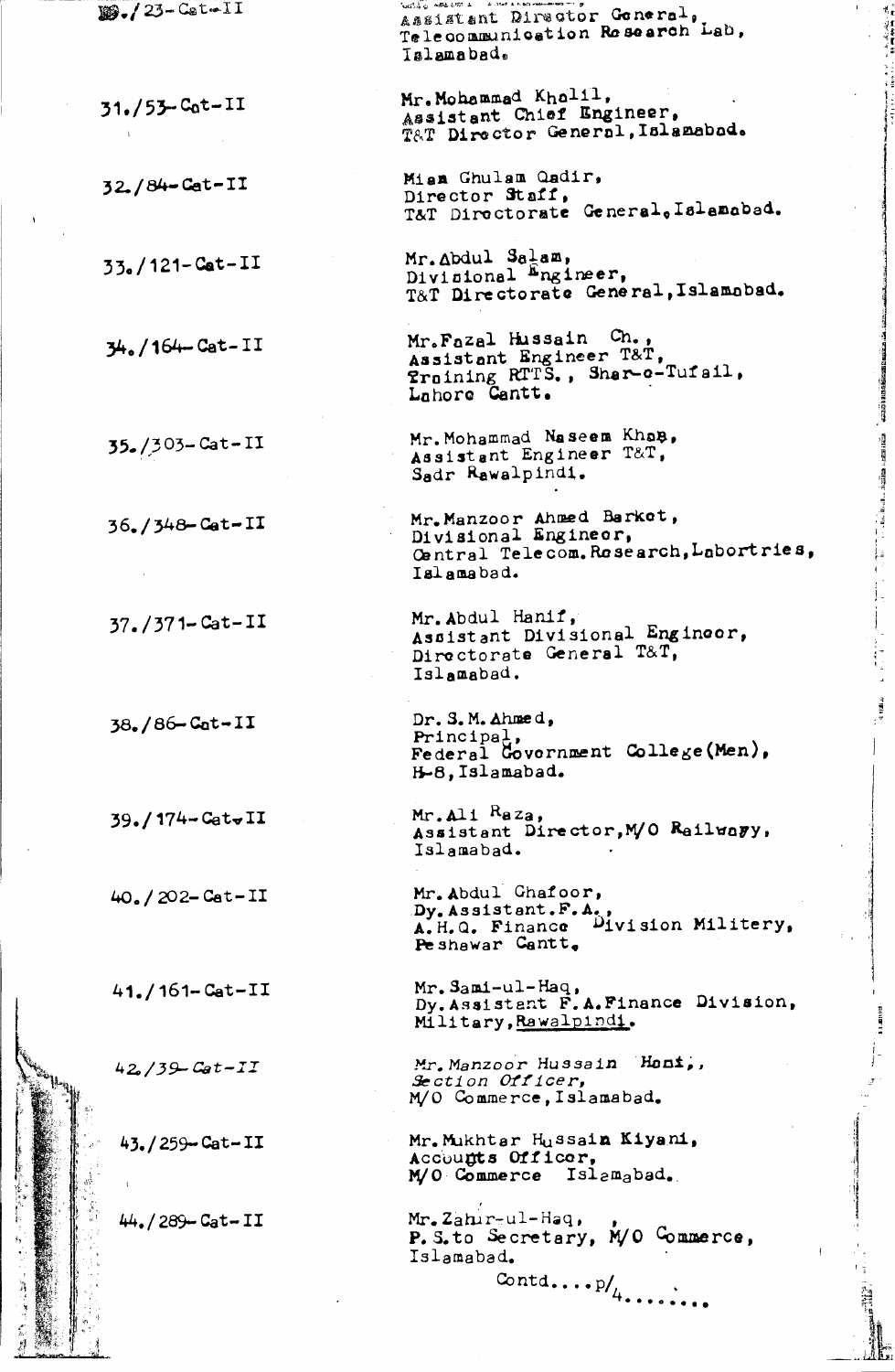| 45//388-Cat-II                      | Mr. M. Jamil, Dar,<br>Private Secretary Section Officer<br>M/O Water and Power, Islamabad.                                                                        |
|-------------------------------------|-------------------------------------------------------------------------------------------------------------------------------------------------------------------|
| $46. / 111 - Cat - II$              | Mr. Saifullah Khan,<br>P. S. too Additional Secretary,<br>M/O ference Islamabad.                                                                                  |
| $47. / 67 - Cat - II$               | Sahibzada Mohammad Junaid,<br>Ex-Accounts Officer, Accountant,<br>General, NWFP, Peshawar. (Retd)                                                                 |
| $48, /320 - \text{Cat} - \text{II}$ | Mr. Imtiaz Ahmed Khan,<br>Director of Accounts,<br>. Economic Affairs Division,<br>Islamabad.                                                                     |
| $499/267 - Cat - II$                | Mr. Iftikhar Ahmad,<br>Accounts officer,<br>M/O Information and Broadcasting,<br>Islamabad, (Parent Office: Director-<br>General Audit (Works), Lahore).          |
| 50./25-CatvII                       | Mr. R. Mohammad Rafique,<br>Accounts Officer, Condrol Zakat,<br>Administration, Asghar Flans,<br>Islamabad.                                                       |
| $51. / 194 - \text{Cat} - II$       | Mr. Shaikh Mohammad,<br>Accounts Officer,<br>Directorate of Hajj, 1/14,<br>Islamabad.                                                                             |
| 52./344-Cat-II                      | Syed Mohammad Rafique,<br>Audit Officer,<br>Directorate of Zakat Audit,<br>Islamabad.                                                                             |
| $53\sqrt{54}$ -Cat-II               | Mr. Mohammad Ashraf Bajwa,<br>(Retd) Accountant, Pakistan Railway<br>(Parent Office;Financial Advisor &<br>Chief Accounts Officer Pakistan,<br>Railways, Lahore). |
| $54. / 145 -$ Cat-II                | Mr. Abdul Rehman Khan,<br>Senior Accounts Officer,<br>Pakistan Railways, Lahore,                                                                                  |
| 55./255-Cat-II                      | Mr. Mohammad Shafi,<br>Section Officer.<br>Cabinet Division Islamabad.                                                                                            |
| 56./325-Cat-II                      | Mr. S.M.Zaidi,<br>Section Officer.<br>Economic Affairs Division,<br>Islamabad.                                                                                    |
| $57$ $\epsilon$ / 141 - Cat-II      | Mr. Mohammad Afzal,<br>Chief Editor.<br>National Assembly Secretariat,<br>Islamabad.                                                                              |
| 58./290-Cat-II                      | Mr. Rashid A. Jilani,<br>Office Reporter Engilish,<br>National Asserbly Secretariat.<br>Islamahad.                                                                |
| 59./71-45-Cat-I/II                  | Raja Mohammad Aslam Khan,<br>Deputy Director,<br>Intelligence Bureau, Islamabad.                                                                                  |
|                                     | $\text{Contd.} \ldots p/5 \ldots$                                                                                                                                 |

 $\oint_{\mathbb{R}}$ 

ś

 $\frac{1}{2}$ 

 $\label{eq:1} \frac{1}{2} \int_{\mathbb{R}^2} \frac{1}{2} \int_{\mathbb{R}^2} \frac{1}{2} \int_{\mathbb{R}^2} \frac{1}{2} \int_{\mathbb{R}^2} \frac{1}{2} \int_{\mathbb{R}^2} \frac{1}{2} \int_{\mathbb{R}^2} \frac{1}{2} \int_{\mathbb{R}^2} \frac{1}{2} \int_{\mathbb{R}^2} \frac{1}{2} \int_{\mathbb{R}^2} \frac{1}{2} \int_{\mathbb{R}^2} \frac{1}{2} \int_{\mathbb{R}^2} \frac{1$ 

化双重 人名法斯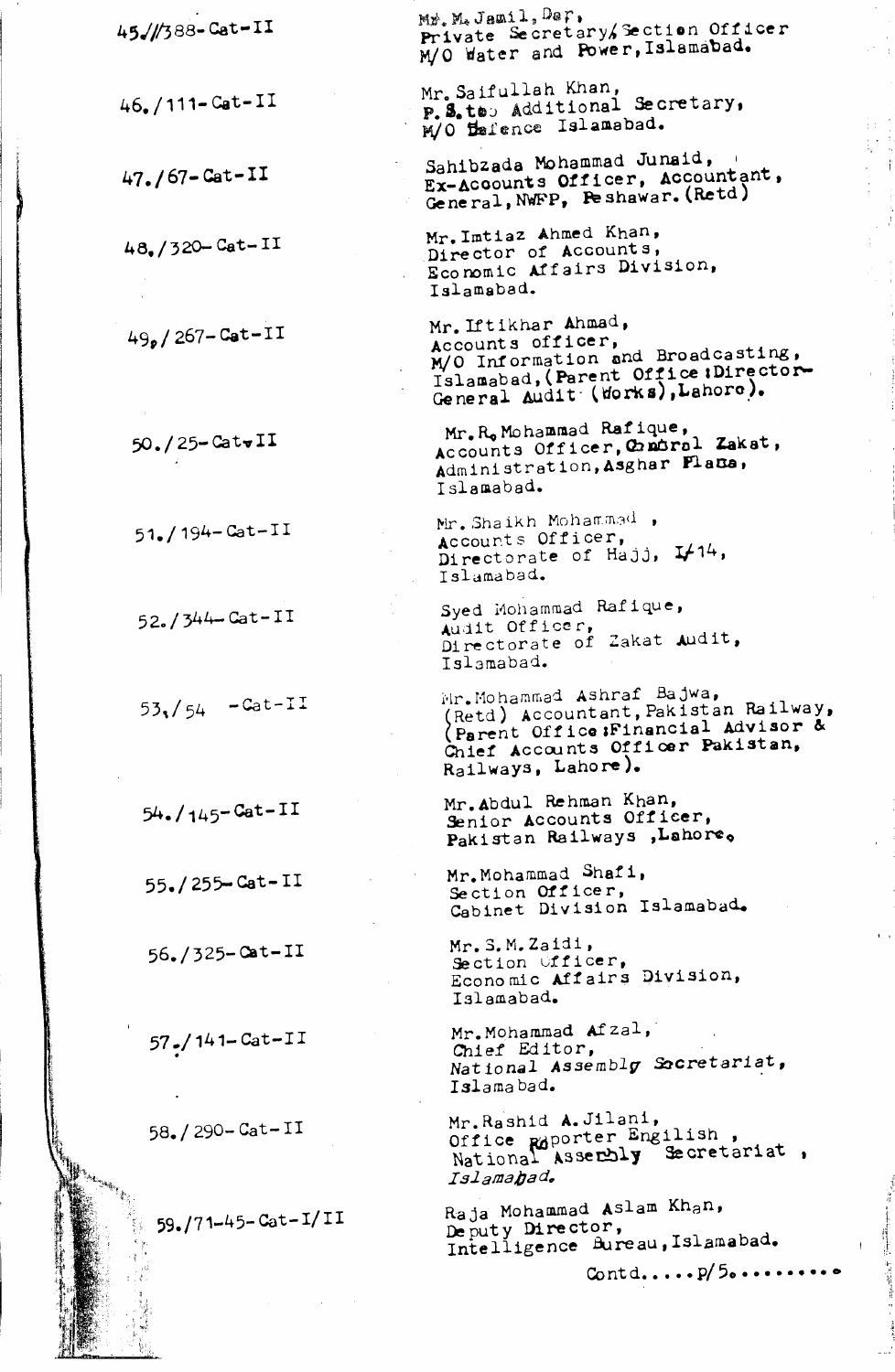

AND DECIDED BY EXECUTIVE COMMITTEE HELD ON 28-09-1989